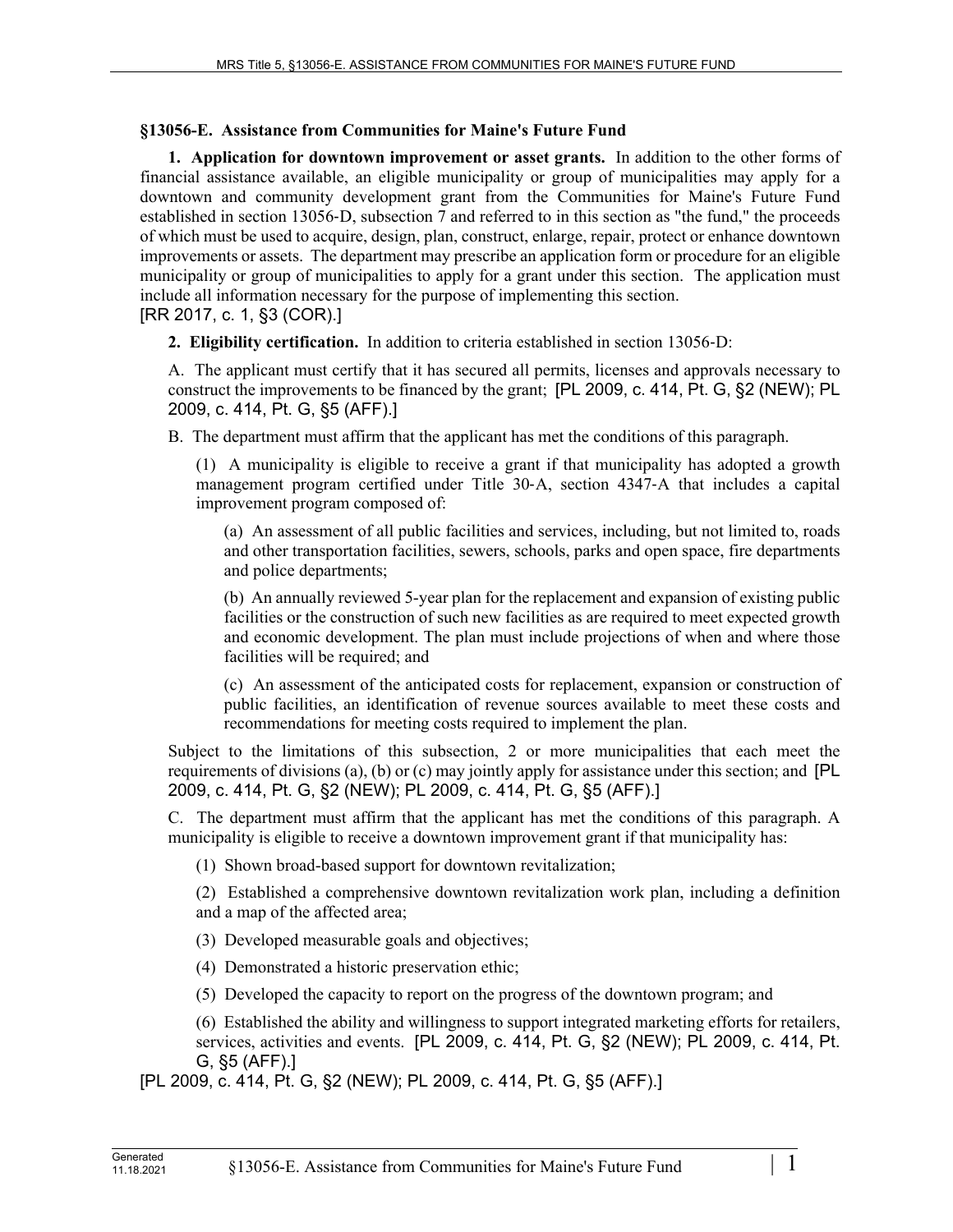**3. Criteria; conditions for downtown village center grants.** The department shall develop criteria and conditions for the award of downtown and village center grants to eligible municipalities subject to the requirements of this section, including:

A. Basic criteria for redevelopment or revitalization of a downtown growth area as defined under Title 30‑A, section 4301, subsection 6‑C or village; [PL 2009, c. 414, Pt. G, §2 (NEW); PL 2009, c. 414, Pt. G, §5 (AFF).]

B. A preference for capital investment projects that provide substantial regional benefits; [PL 2009, c. 414, Pt. G, §2 (NEW); PL 2009, c. 414, Pt. G, §5 (AFF).]

C. The adoption of other criteria as the department determines necessary to ensure that grants made under this section maximize the ability of municipalities to accommodate planned growth and economic development; [PL 2009, c. 414, Pt. G, §2 (NEW); PL 2009, c. 414, Pt. G, §5 (AFF).]

D. Consistency with the municipality's comprehensive plan or local growth management program; [PL 2009, c. 414, Pt. G, §2 (NEW); PL 2009, c. 414, Pt. G, §5 (AFF).]

E. Leveraging of other private, federal or local dollars; and [PL 2009, c. 414, Pt. G, §2 (NEW); PL 2009, c. 414, Pt. G, §5 (AFF).]

F. Economic gain to the community, including tax income and jobs created. [PL 2009, c. 414, Pt. G, §2 (NEW); PL 2009, c. 414, Pt. G, §5 (AFF).]

[PL 2009, c. 414, Pt. G, §2 (NEW); PL 2009, c. 414, Pt. G, §5 (AFF).]

**4. Coordination.** The department shall coordinate the grants made under this section with community assistance loans and grants administered by the department and with other state assistance programs designed to accomplish similar objectives, including those administered by the Department of Education, the Department of Transportation, the Finance Authority of Maine, the Maine State Housing Authority, the Maine Historic Preservation Commission, the Department of Administrative and Financial Services, the Department of Agriculture, Conservation and Forestry and the Department of Environmental Protection.

[PL 2011, c. 655, Pt. JJ, §2 (AMD); PL 2011, c. 655, Pt. JJ, §41 (AFF); PL 2011, c. 657, Pt. W, §5 (REV).]

**5. Report to the Legislature.** The department shall report to the joint standing committee of the Legislature having jurisdiction over economic development matters no later than January 1st of each odd-numbered year on the grants program. The department may make any recommendations it finds necessary to more effectively achieve the purposes of this section, including the appropriation of any necessary additional funds.

[PL 2009, c. 414, Pt. G, §2 (NEW); PL 2009, c. 414, Pt. G, §5 (AFF).]

## SECTION HISTORY

PL 2009, c. 414, Pt. G, §2 (NEW). PL 2009, c. 414, Pt. G, §5 (AFF). PL 2011, c. 655, Pt. JJ, §2 (AMD). PL 2011, c. 655, Pt. JJ, §41 (AFF). PL 2011, c. 657, Pt. W, §5 (REV). RR 2017, c. 1, §3 (COR).

The State of Maine claims a copyright in its codified statutes. If you intend to republish this material, we require that you include the following disclaimer in your publication:

*All copyrights and other rights to statutory text are reserved by the State of Maine. The text included in this publication reflects changes made through the First Special Session of the 130th Maine Legislature and is current through October 31, 2021. The text*  is subject to change without notice. It is a version that has not been officially certified by the Secretary of State. Refer to the Maine *Revised Statutes Annotated and supplements for certified text.*

The Office of the Revisor of Statutes also requests that you send us one copy of any statutory publication you may produce. Our goal is not to restrict publishing activity, but to keep track of who is publishing what, to identify any needless duplication and to preserve the State's copyright rights.